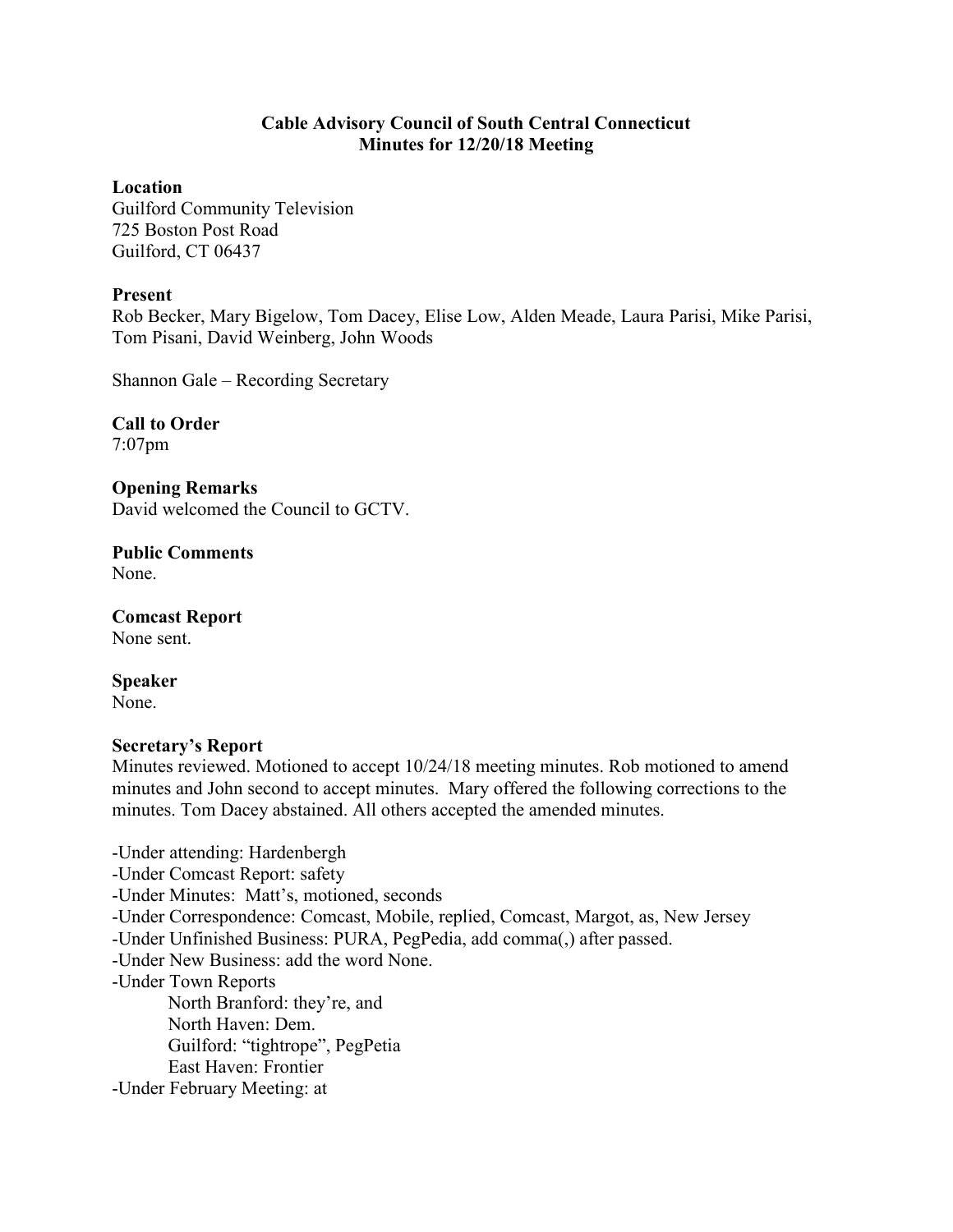#### -pro tem

New member Tom Pisani introduced himself. He is an employee for Branford Board of Education. He has an extensive background in television and radio; audio engineer for musicians & television; a musician himself. His current position is Systems Administrator for Branford Board of Education. Tom shared his most challenging and most gratifying experiences in his work. David asked about the kind of internships that should be given to interns in order to move forward in the world. Tom talked about work ethic; whether paid or unpaid. There needs to be a willingness to learn and be available. Need to teach them to take the bad with the good, deal with different personalities and general etiquette.

All other members introduced themselves and welcomed Tom to the group.

## **Chairman's Report**

David Weinberg shared price changes to Comcast services. David shared a notice received regarding programming changes to CPTV Create, FS2 and FS1. Also adding AFRO to Digital Preferred service but not in our franchise. EVINE live is moving channels. Channel updates for Digital Preferred per notice from Comcast.

I 24 news launched for Digital Preferred customers with 1 set top box. Also launching News Max TV in mid-December. FUSE programming will no longer be carried in 2019.

A question was asked about items of concern brought up to the Comcast Rep. David to follow up with him.

A letter was sent to Comcast by a viewer who expressed interest in not wanting to pay for the sports fee. Matt from Comcast reported the issue has been resolved through the Escalation Department. Accommodations were made.

Another letter was sent from a viewer regarding work done in their home by Comcast. After brief service work she received a package in the mail with instructions on how to put it together herself. In addition, she indicated her bill was raised. She expressed concerns about lack of service and increased prices.

Another letter expressing concerns about issues getting in touch with Comcast.

Mary is waiting to hear from Matt on his response regarding these letters.

## **Treasurer Report**

Tom Dacey indicated invoices should have been received for insurance. No questions on report.

Tom emailed insurance info but will send out a reminder as only one invoice was paid.

Rob to follow up with East Haven. Walter was emailed invoices for Branford, North Haven and North Branford.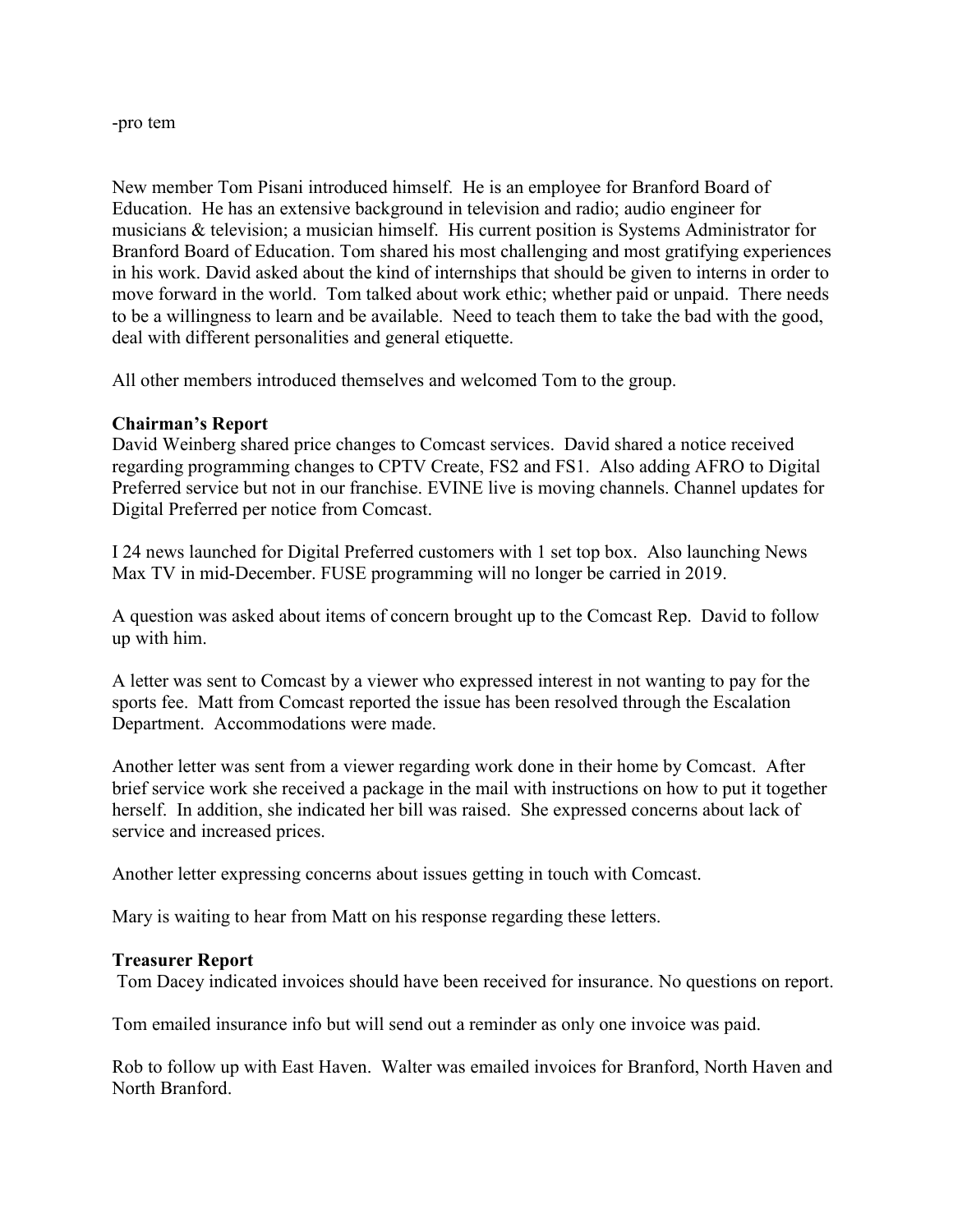# **PEGPETIA**

No news about its' status. No news on a date as to when we will hear about its' status. Everyone was encouraged to contact their representative. Likely nothing will be known until January.

## **CT Network Neutrality Legislation**

There was discussion of the State and Federal bill. Nothing to report.

Article about FCC rule change discussed. The rule would limit fees collected for PEG stations. Published November  $25<sup>th</sup>$ . Members to look into it and what the next steps are.

Motion to authorize David to send letter to FCC opposing ruling. Tom motioned, Laura 2<sup>nd</sup>. All approved with no abstentions.

Public access for all; a discussion about asking ISPs to provide fees for PEG. Need some clarification about if that is what public access for all means. Clarification from Steve needed.

## **New Business**

Co chairs. Discussion of revolving co-chairmanship. Volunteer needed for next two months. Co-chair to be pulled in on issues that happen between meeting. Motion made by Rob to have Steve as co-chair. Laura 2<sup>nd</sup>. All approved.

## **Other Business**

Laura - FUSE down by 10000 viewers. Stats found online for last few years.

## **Town Reports**

#### Wallingford

Laura and Tom. Nothing to report. Susan Huizenga mentioned in Net Neutrality article in addition to Walter Mann.

## Branford

No report. Content provided by school.

#### Guilford

David - Town asked GCTV to investigate real time streaming. Tom from Branford shared details of their setup.

After discussion Laura suggested hosting a workshop on technical issues surrounding streaming technology.